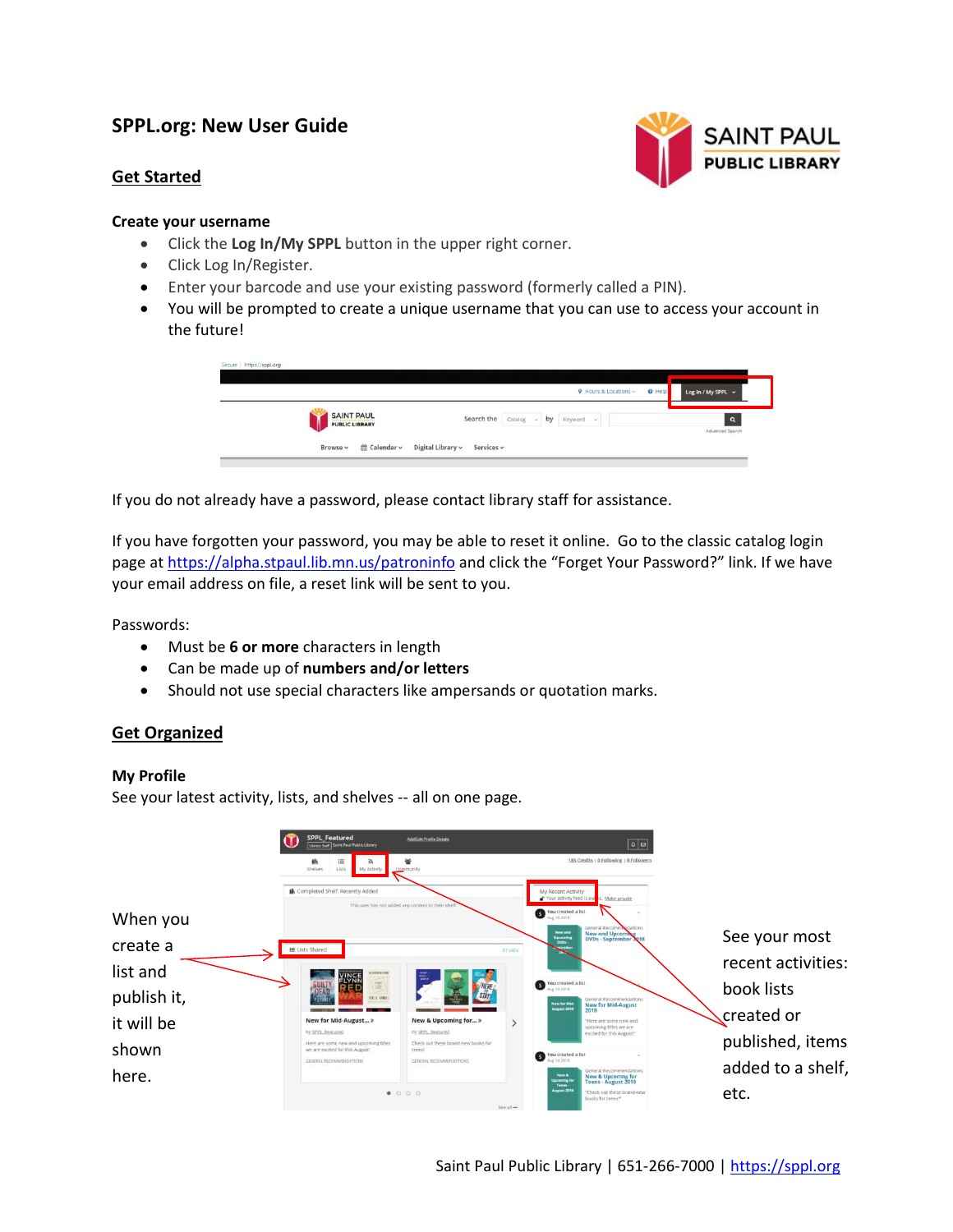#### **Shelves**

Organize books, CDs, DVDs, and more using your account's Shelves.

To see your Shelves, click *My Profile --> Shelves*.

- **Completed**: keep a record of everything you've read, watched or listened to.
- **In Progress**: make not of what you are currently reading, watching or listening.
- **For Later**: keep track of the books, movies and music you'd like to borrow in the future.



#### **My Library Dashboard**

See everything on your account on one page on your Library Dashboard. To access your dashboard, click on your username at the top right and select *My Library Dashboard.* 

| $A_{\text{dmin}}$<br>SPPL Featured v<br>$\circ$ Hours & Locations $\sim$<br>$\Theta$ Help $\vee$ |                                                                        |                                                                    |
|--------------------------------------------------------------------------------------------------|------------------------------------------------------------------------|--------------------------------------------------------------------|
| <b>SAINT PAUL</b><br><b>PUBLIC LIBRARY</b>                                                       | Search the<br>by<br>Catalog<br>Keyword<br>$\checkmark$<br>$\checkmark$ | <b>My Account</b><br>Ą<br>$\triangleright$<br>$\bullet$<br>Log Out |
| ≝ Calendar ~<br>Browse ~                                                                         | Digital Library $\sim$<br>Services ~                                   | My Library Dashboard<br>MY BORROWING                               |
|                                                                                                  |                                                                        | Checked Out                                                        |
| TI BIYLI<br>ORSON WELLES                                                                         | <b>GONE &amp; WIND</b><br><b>AWRENCE ARABIA</b>                        | On Hold                                                            |

#### **Account Settings**

Set the library you want to pick up holds from by clicking on username at top right and choosing *My Settings.* You can update your account information, change your password, set preferred locations, and more.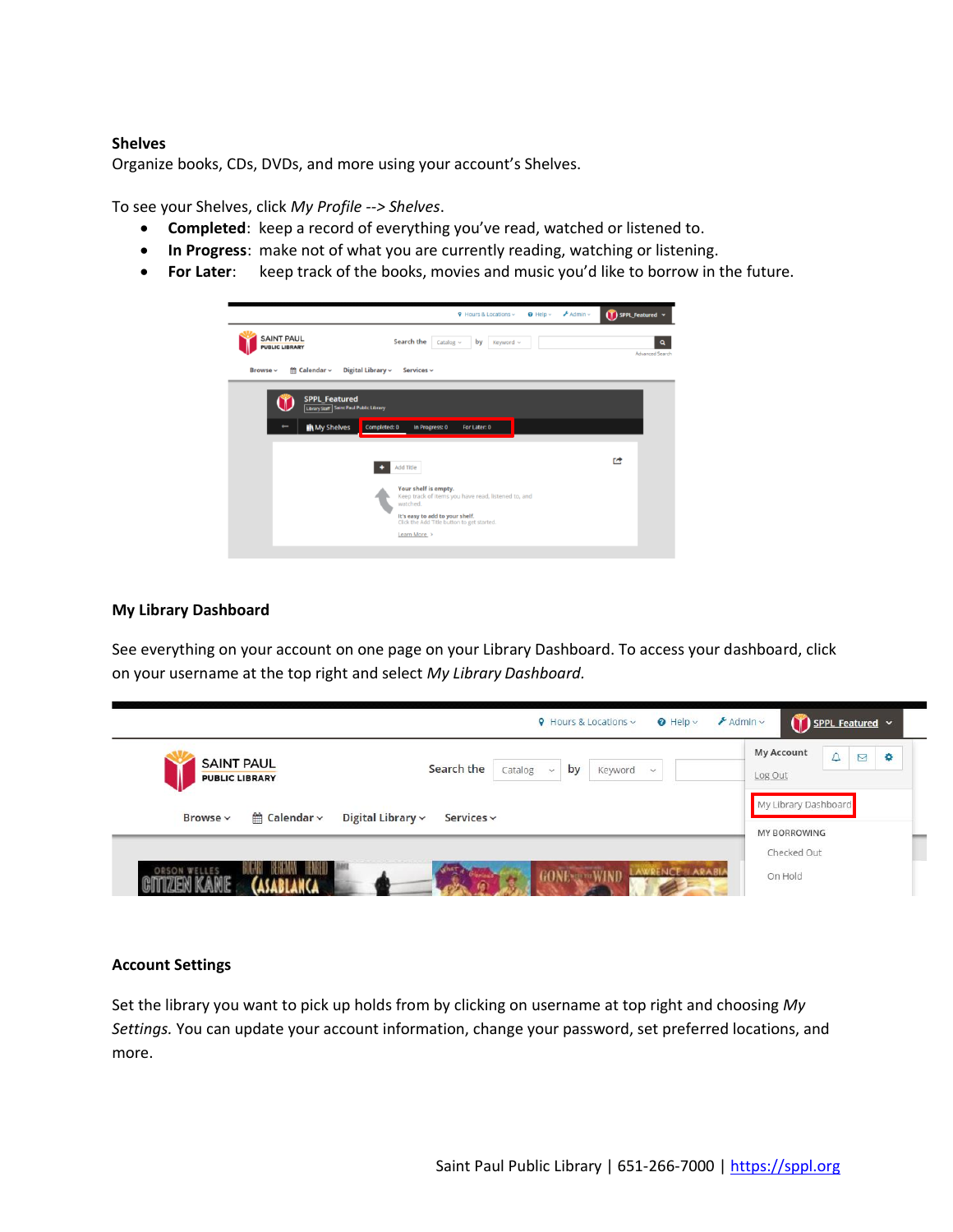# **Take Control of your Privacy**

The library's new catalog has several tools available to let you share comments, lists, and more.

You decide how much or how little you want to share.

To set your privacy settings, click on your username at the top right, go to *My Settings*, → Privacy, → *My Shelves* and *My Feeds* and make the appropriate selection for your account.

| ✿ My Settings<br>at Saint Paul Public Library | <b>My Settings</b>                              |
|-----------------------------------------------|-------------------------------------------------|
| <b>Account Information</b>                    | Saint Pa                                        |
| <b>Email Address</b>                          |                                                 |
| Username                                      | Barcode: *******                                |
| Password                                      | Name: **** ** **                                |
| <b>Account Preferences</b>                    | Date of Birth: **                               |
| <b>Saved Searches</b>                         | <b>Card Expiry Date</b>                         |
| <b>Holds and Pickup Location</b>              |                                                 |
| <b>Community Content Defaults</b>             | <b>Account Informa</b><br><b>Email Address</b>  |
| Privacy                                       | Update your email addr-                         |
| My Shelves                                    | <b>Username</b>                                 |
| My Feeds                                      | Manage your username                            |
|                                               | Password                                        |
| Profile                                       | Change your account pa                          |
| <b>Ignored Users</b>                          |                                                 |
| <b>Community Credits</b>                      | <b>Account Preferer</b>                         |
|                                               | <b>Saved Searches</b><br>Manage and run your fa |
|                                               | <b>Holds and Pickup Loca</b><br>.               |

# $\frac{2}{\pi}$

oca Preferred pickup locatio

# **Placing Holds**

You can do it with just one click: When you select a pickup location for your holds, you can also enable *Single Click Hold*s.

If you do not want to enable single click holds, each time you place a hold you will see a box asking you to confirm the hold and your pick-up location.

| <b>SPPL Featured</b><br>Library Staff Saint Paul Public Library |                                                                                         |                                                                                                       |
|-----------------------------------------------------------------|-----------------------------------------------------------------------------------------|-------------------------------------------------------------------------------------------------------|
| <b>in</b> My Shelves<br>٠                                       | Completed: 0<br>In Progress: 1<br>For Later: 0                                          |                                                                                                       |
| Filter Results by                                               | Add Title                                                                               | $\rightarrow$                                                                                         |
|                                                                 | Select: items 1-1 of 1, none.                                                           | $\equiv a$<br>и                                                                                       |
|                                                                 | <b>Remove Selected</b>                                                                  | Sort by: Date add<br>Place a Hold<br>My Rating                                                        |
|                                                                 | <b>State Fair</b><br><b>Tueling</b><br>By Fowler, Earlene<br><b>TANK</b><br>Book - 2010 | Select a Pickup Location:<br>.<br>सिन्दर्भ मे<br>Arlington Hills ~<br>+ Add Details ~<br>Place a Hold |
|                                                                 | Added on: Aug 17, 2018<br>Available in some locations                                   | Enable Single-Click Holds? @ Info<br>Move to my                                                       |
|                                                                 | <b>Remove Selected</b>                                                                  | ← Confirm Hold<br>Cancel                                                                              |